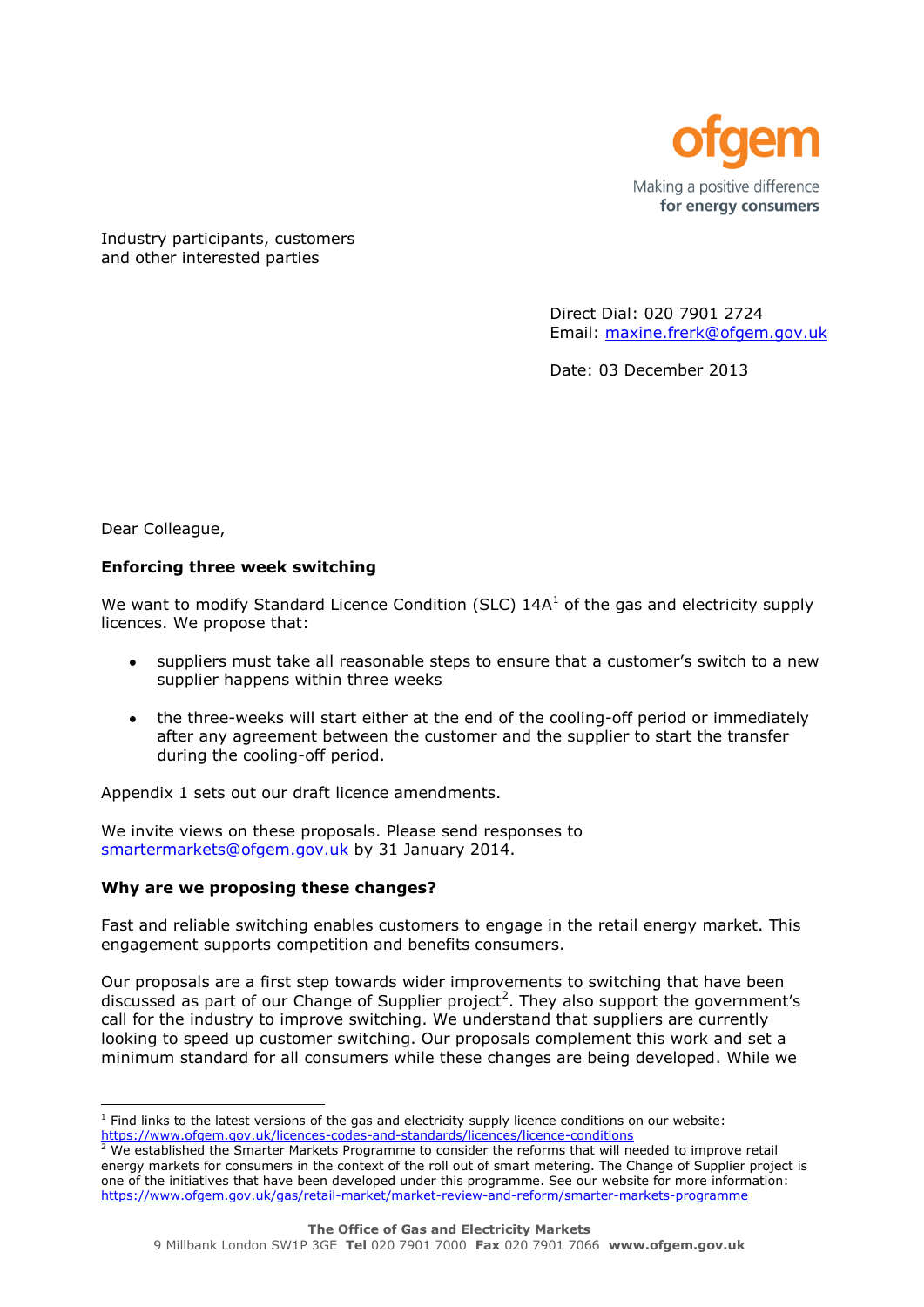think switching should be faster still, securing a reliable three-week switch is important now so consumers can be confident that they can move to their chosen supplier in a set period.

We are concerned and disappointed that domestic suppliers have not consistently met the current expectation that consumers should be switched within three weeks. The main findings from our analysis of information provided by the large domestic suppliers for the period Q1 2012 to Q1 2013 are that:

- the proportion of domestic switches taking longer than three weeks (without a valid  $\bullet$ reason<sup>3</sup>) was over 20% in electricity and over 80% in gas
- the significantly worse performance in gas reflects difficulties with the central gas  $\bullet$ industry systems that support switching which have now been resolved
- there were some improvements in meeting the three-week target, but, as  $\bullet$ companies typically addressed shorter delays first, a higher proportion of longer delays remained
- variation in performance among suppliers suggests that there are in-house problems and that there is scope for suppliers to do more to improve performance.

The current licence conditions require suppliers to include a term in consumers' supply contracts on switching times. If a customer's new supplier fails to complete the switch within three weeks, the consumer can take action under their supply contract. The number of cases where suppliers have failed to meet the three-week target and the variation in performance between suppliers are evidence that more direct regulation is needed.

We think the three-week switching requirement should be an explicit licence obligation on suppliers rather than a contractual requirement with consumers. This would be in line with our duty to protect the interests of consumers, as it would let us investigate compliance with the licence requirements and take enforcement action where necessary.<sup>4</sup> Under the current licence obligation, we can step in only where a supplier has failed to include the three-week switching term in its contracts with customers.

We also want to modify SLC 14A of the gas and electricity supply licences in anticipation of the government making regulations in line with the Consumer Rights Directive (CRD) (2011/83/EC) on customer cancelation rights and cooling off periods. The CRD will apply to all consumers entering into distance and off-premises energy contracts.

Our proposals to secure a reliable three-week switch respond to the messages that consumers gave us when we conducted qualitative research on what domestic<sup>5</sup> and non domestic<sup>6</sup> customers want from a new change of supplier process. Domestic consumers said they wanted a reliable and accurate transfer and for it to be as efficient and streamlined as possible. The primary concern for business customers was that the process was reliable and hassle free.

# **Details of the proposed changes**

We propose two changes to SLC 14A.

## *1) Obligation to complete a supplier transfer within three weeks*

We want to introduce a direct obligation for the supplier to take all reasonable steps to complete the switch within three weeks. This will be in addition to the existing obligation to include a term in each contract with customers.

l  $3$  SLC14A lists these reasons, for example where the current supplier objects to the transfer request. <sup>4</sup> Information on Ofgem's approach to compliance can be found here:

<https://www.ofgem.gov.uk/investigations/ofgems-powers>

[https://www.ofgem.gov.uk/publications-and-updates/ofgem-consumer-first-panel-research-inform-ofgems](https://www.ofgem.gov.uk/publications-and-updates/ofgem-consumer-first-panel-research-inform-ofgems-review-change-supplier-process)[review-change-supplier-process](https://www.ofgem.gov.uk/publications-and-updates/ofgem-consumer-first-panel-research-inform-ofgems-review-change-supplier-process)

 $6$  [https://www.ofgem.gov.uk/publications-and-updates/non-domestic-consumers-and-change-supplier-process](https://www.ofgem.gov.uk/publications-and-updates/non-domestic-consumers-and-change-supplier-process-qualitative-research-finding)[qualitative-research-finding](https://www.ofgem.gov.uk/publications-and-updates/non-domestic-consumers-and-change-supplier-process-qualitative-research-finding)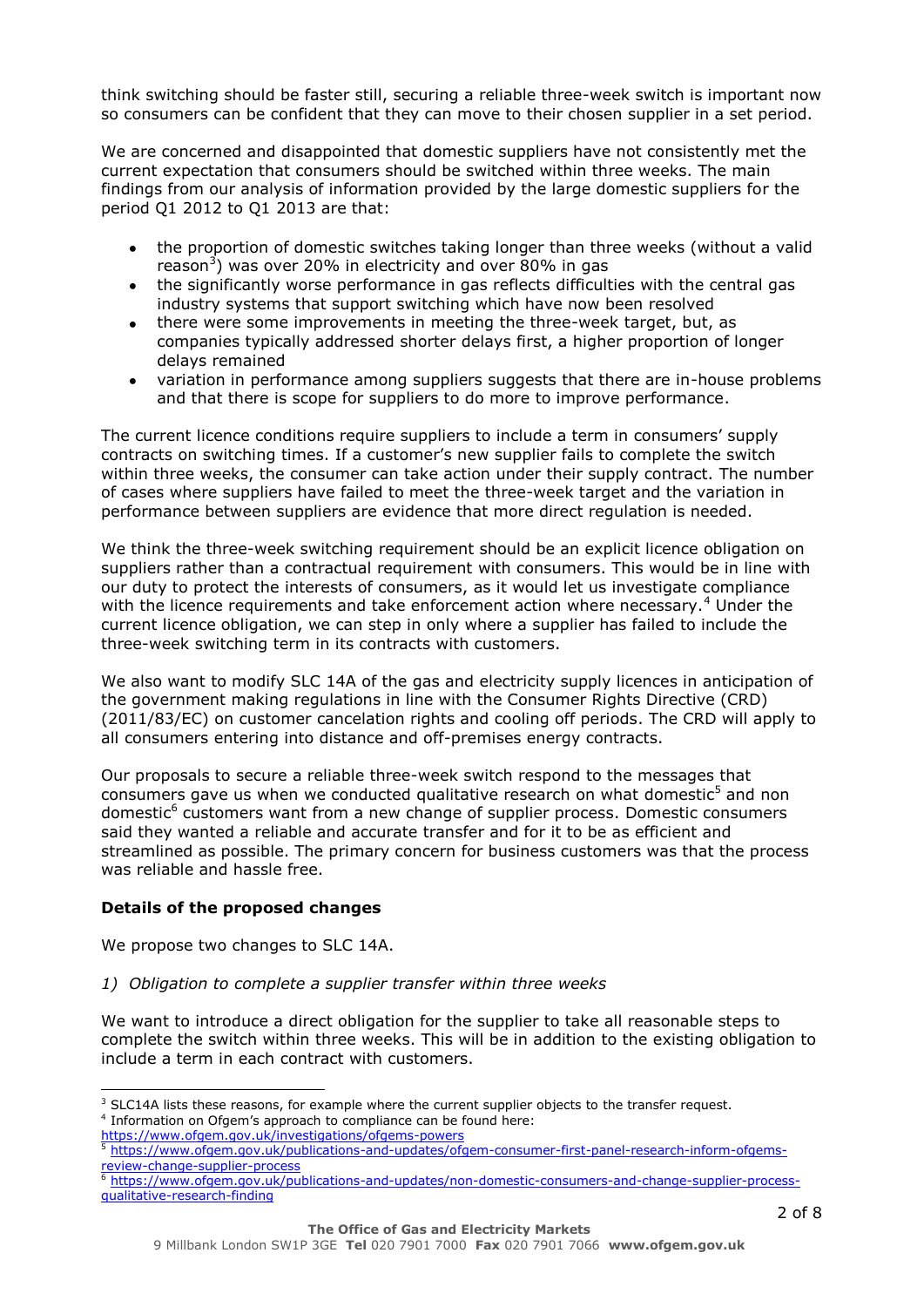## *2) Linking the Relevant Date to an agreement between the supplier and the customer to proceed with the switch*

While current practice can allow the customer to waive any cooling-off arrangements, the CRD provides a standardised 14-day cooling-off period. If the supplier and customer agree to initiate a transfer during this period, the customer will retain any cooling-off rights until the end of the 14 days. This may encourage the customer to take advantage of the contract terms they have chosen with their new supplier earlier. However, the current definition of the 'Relevant Date' for the start of the three-week period in SLC 14A does not recognise such an arrangement.

We propose to change the definition of the Relevant Date for starting the three-week period  $(SLC 14A.9(b)(ii))$  so that, where the supplier and the customer agree to proceed with the switch during the cooling-off period, the day after that date will be the Relevant Date. This clarification will give greater confidence to consumers that their switch will then take place within three weeks.

## **Background to the licence conditions**

SLC 14A was introduced in November 2011 by the Department of Energy and Climate Change (DECC)<sup>7</sup> to implement the EU Third Internal Energy Package. This package gives consumers a right to be able to switch their energy suppliers with three weeks. SLC 14A required suppliers to include this right in their contracts with domestic and non-domestic customers.

SLC 14A lets the customer choose a later date for the switch. It also sets conditions for the three-week limit to apply, for example:

- the new supplier must be given all the necessary information
- the current supplier must not object to the transfer.  $\bullet$

Gas and electricity suppliers and gas transporters must also improve their systems and processes for switching, where needed, to allow them to meet the three-week requirement. This is a condition of their licences.

One reason it was hard to meet the three-week limit was that the gas registration systems required at least 15 working days to process a change of supplier. In some instances this meant that suppliers could not transfer customers within three weeks. To fix this, modifications were made to the gas network codes $8$  to allow the period of time that the current supplier had to object to a transfer to vary and accommodate non-working days. These changes were implemented in November 2013.

## **Industry performance in meeting the three-week requirement**

Large suppliers have provided information on their performance against the three-week switching target between Q1 2012 and Q1 2013. For more than 20% of domestic electricity customers, the switch took longer than three weeks, with no valid reason for the delay. In most cases the delay was less than seven days. However, for some of those who were delayed, the delay was more than 14 days.

Performance varied between suppliers. While four of the Big Six suppliers managed to achieve a three-week switch for close to 90% of domestic electricity customers, of the other two, one managed only 50% and the other less than 20%.<sup>9</sup>

l

We note the views of some parties that account should be taken, when comparing supplier performance, of their different acquisition systems/processes and interpretations of the classification of valid/invalid delays.

 $7$  The Electricity and Gas (Internal Markets) Regulations 2011

[http://www.legislation.gov.uk/uksi/2011/2704/pdfs/uksi\\_20112704\\_en.pdf](http://www.legislation.gov.uk/uksi/2011/2704/pdfs/uksi_20112704_en.pdf)

A modification was made to the UNC, Modifications 0403 - EU Third Package: 21 day switching with flexible objection period. [www.gasgovernance.co.uk/0403.](file:///C:/Documents%20and%20Settings/wallacea/Local%20Settings/Temporary%20Internet%20Files/Content.Outlook/K572DCI2/www.gasgovernance.co.uk/0403) An equivalent modification was made to the IGT UNC.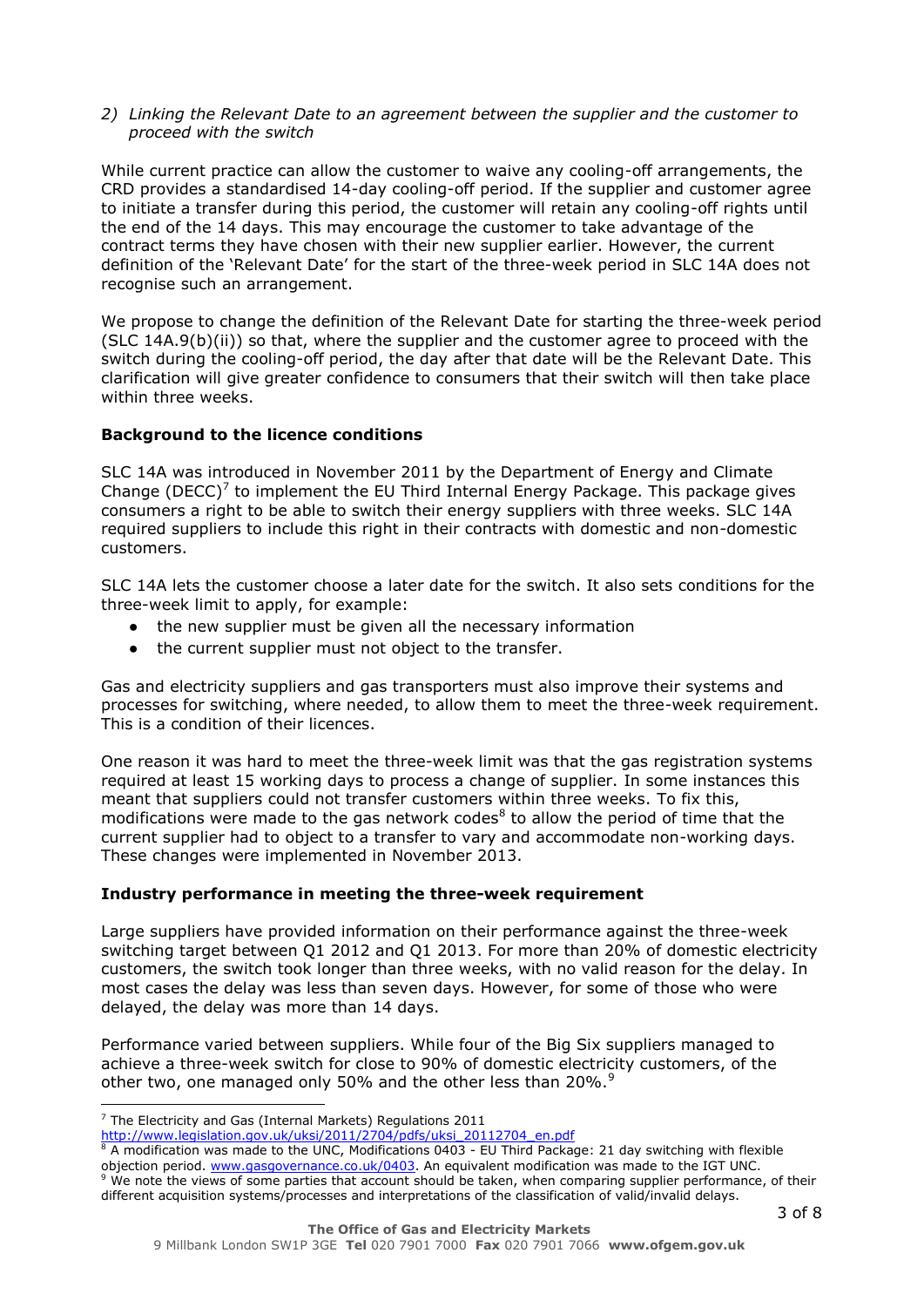The evidence we have shows that, for non-domestic customer switches, delays without valid reasons are less widespread. We would expect this as the market will coordinate switching around the anniversary of contracts, with the customer requesting a switching date well in advance. In this market, around 60% of switches took longer than three weeks but were for valid reasons, for example at the request of the customer. Delayed switching for electricity for invalid reasons was around 5% throughout the period.

The performance for gas switches has been impacted by the design of the registration systems that support switching. The changes to the gas registration systems, described above and introduced in November 2013, will permit suppliers to achieve the three-week requirement.

We will continue to monitor supplier performance against the three-week standard, and we are considering whether to publish this information.

# **The Change of Supply project**

We are proposing this change now, together with additional reforms, to secure a reliable three-week switch for consumers while other reforms, described below, are under way.

During 2013, we discussed changes to the switching process with the industry, DECC and consumer groups at our Change of Supplier Expert Group<sup>10</sup>. Our initial findings are that improvements can be made to the industry systems and processes that support switching. We will consult on our longer term proposals to radically improve switching for consumers in Q1 2014.

In its October 2013 Annual Energy Statement, the government challenged the industry to see what changes could be made in the short term to speed up switching. We welcome the focus the government is bringing to this area. Suppliers are working to respond to this challenge, and we are supporting their efforts to develop changes to industry codes and working practices.

## **Impact assessment**

DECC published an impact assessment of its original proposal to introduce SLC  $14A<sup>11</sup>$ . This indicated that introducing SLC 14A would have administration and system costs. However, it also showed that, customers would benefit from faster switching and that better switching could improve competition.

We do not consider that our proposed amendments to SLC 14A change the overall intent of the industry requirements. Our proposals seek to change the regulatory framework that governs the three-week switching obligation and are designed to improve industry performance in meeting the existing three-week standards. We therefore do not think a new impact assessment is required.

## **Next steps**

l

Subject to responses, we intend to issue our conclusions in Q1 2014. They will be accompanied by a statutory consultation seeking to modify the licence condition to have effect from summer 2014.

We would like to hear views on any of the issues set out in this letter. In particular, we would like to hear from energy suppliers, consumer representatives and industry parties

<sup>11</sup> Third Package: Articles concerning customers' right to switch energy supplier within 3 weeks and receive final account closure within 6 weeks of switching.

<sup>&</sup>lt;sup>10</sup> <https://www.ofgem.gov.uk/gas/retail-market/market-review-and-reform/smarter-markets-programme>

[https://www.gov.uk/government/uploads/system/uploads/attachment\\_data/file/43252/1156-ia-third-package](https://www.gov.uk/government/uploads/system/uploads/attachment_data/file/43252/1156-ia-third-package-fuel-switching.pdf)[fuel-switching.pdf](https://www.gov.uk/government/uploads/system/uploads/attachment_data/file/43252/1156-ia-third-package-fuel-switching.pdf)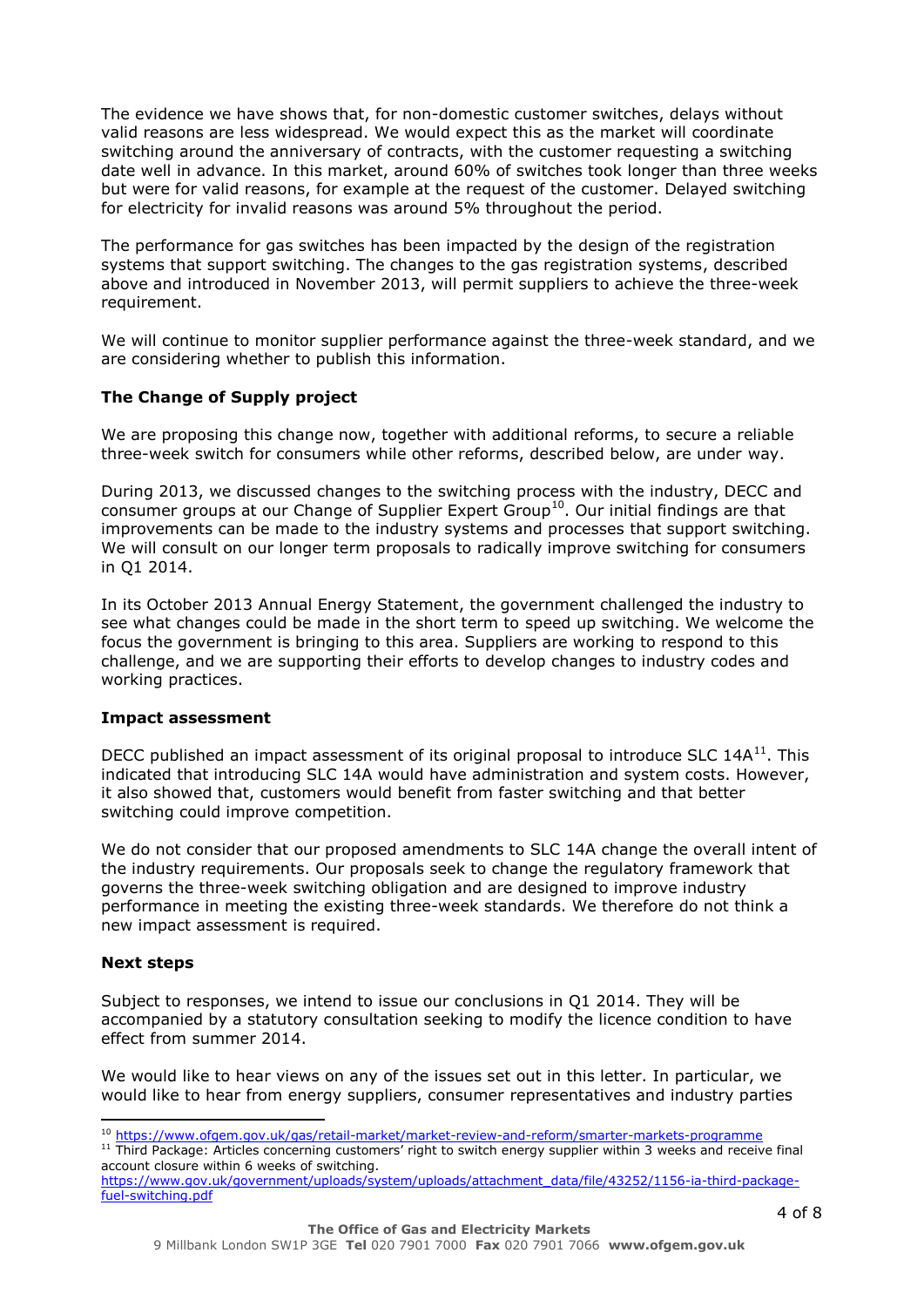who have an interest in switching. We would especially welcome responses to the following questions:

**Question 1**: Do you agree with our proposed changes to Standard Licence Condition 14A?

**Question 2**: Do you agree with proposed implementation timetable?

Responses should be sent to **smartermarkets@ofgem.gov.uk** by 31 January 2014. Alternatively they can be sent by post to:

Andrew Wallace Smarter Markets **Ofgem** 9 Millbank London SW1P 3GE

Unless marked confidential, all responses will be published in our library and on our website, www.ofgem.gov.uk. You may ask for your response to be kept confidential. We will respect this request, subject to any obligations to disclose information, for example under the Freedom of Information Act 2000 or the Environmental Information Regulations 2004.

If you want your response to be confidential, mark the document to that effect and include your reasons for confidentiality. Please put any confidential material in an appendix.

If you have any questions about this consultation letter, please contact Andrew Wallace (020 7901 7067, [andrew.wallace@ofgem.gov.uk\)](mailto:andrew.wallace@ofgem.gov.uk).

Yours faithfully

**Maxine Frerk Partner, Retail Markets and Research**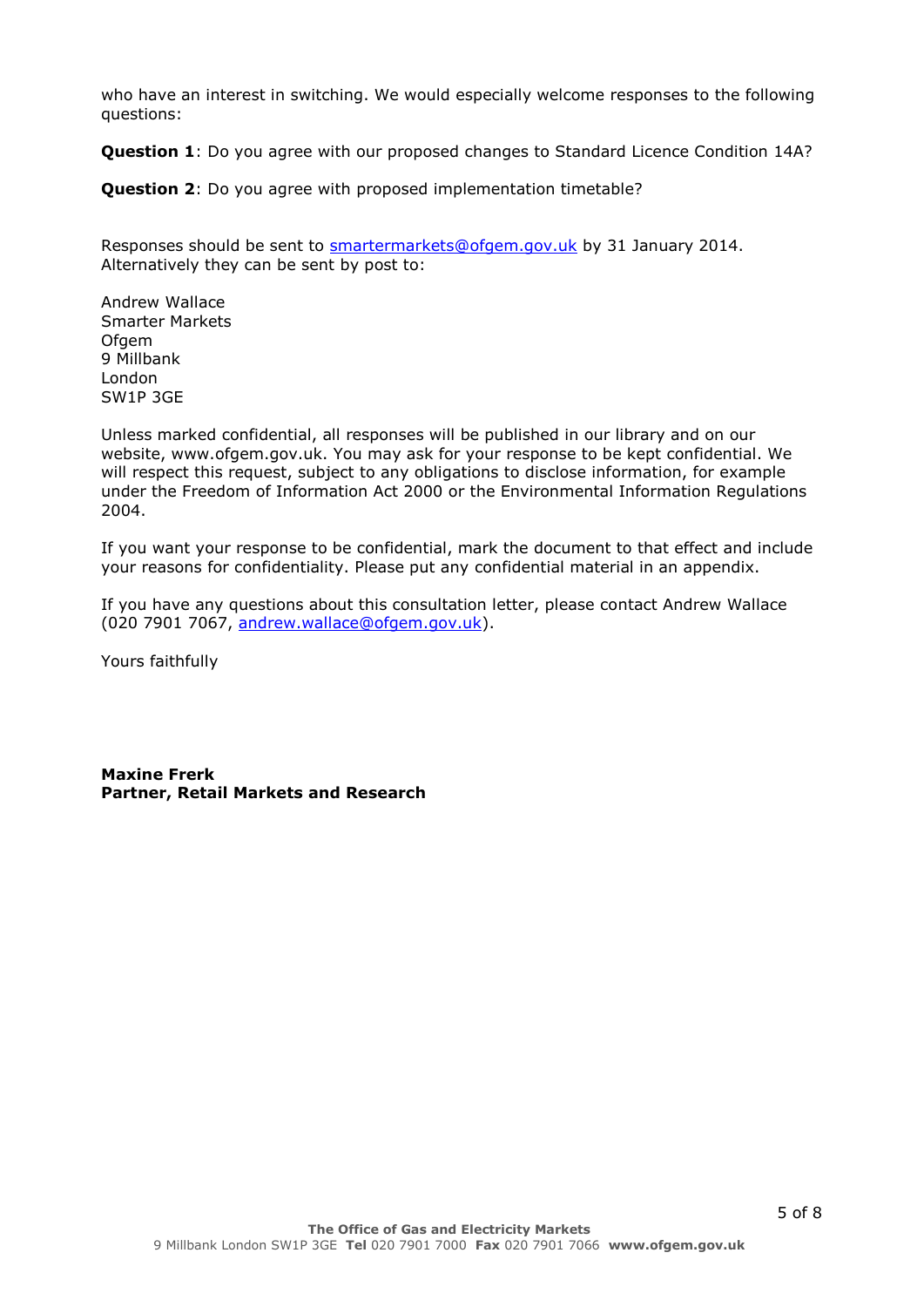# **Appendix 1: Draft modified standard Licence Condition 14A**

This appendix sets out the proposed modification to SLC 14A of the gas supply licence standard conditions. We propose to make equivalent changes to the electricity supply licence standard conditions. Additions from the current licence condition are marked as double underlined and omissions are marked with strikethrough. We have not marked the consequential changes to the individual paragraph numbering and references that we have made throughout this condition.

# **Condition 14A. Customer transfer**

# **Obligation to complete a Supplier Transfer within three weeks**

- 14A.1 The licensee must take all reasonable steps to complete a Supplier Transfer within 21 days of the Relevant Date unless:
	- (a) the Customer requests that the Supplier Transfer be completed at a later date; or
	- (b) the Customer notifies the licensee that he does not wish the Supplier Transfer to take place; or
	- (c) one or more of the conditions in paragraph 14A.3 applies.
- 14 A.2 The licensee must include a term in each Contract that has been entered into with a Customer on or after the day after the day on which the Electricity and Gas (Internal Markets) Regulations 2011 are made, providing that the licensee will complete any Supplier Transfer in accordance with that Contract within 21 days of the Relevant Date unless:
	- (a) the Customer requests that the Supplier Transfer be completed at a later date; or
	- (b) the Customer notifies the licensee that he does not wish the Supplier Transfer to take place; or
	- (c) one or more of the conditions in paragraph 14A.3 applies.

14A.3 The conditions in this paragraph are that, on or after the Relevant Date:

- (a) a Relevant Gas Supplier has prevented the Proposed Supplier Transfer in accordance with paragraph 14.2 or 14.4 of standard condition 14 (Customer transfer blocking); or
- (b) a Supply Exemption Holder is currently supplying gas to the premises and has objected to the Proposed Supplier Transfer under paragraph 2 of Schedule 2AB to the Act; or
- (c) the licensee does not have all of the information it requires in order to complete the Supplier Transfer, despite having taken all reasonable steps to obtain the missing information from the Customer, and cannot readily obtain that information from another source; or
- (d) the Customer is currently taking a supply of gas through an Exempt Distribution System and the licensee is unable to start supplying gas to the premises because: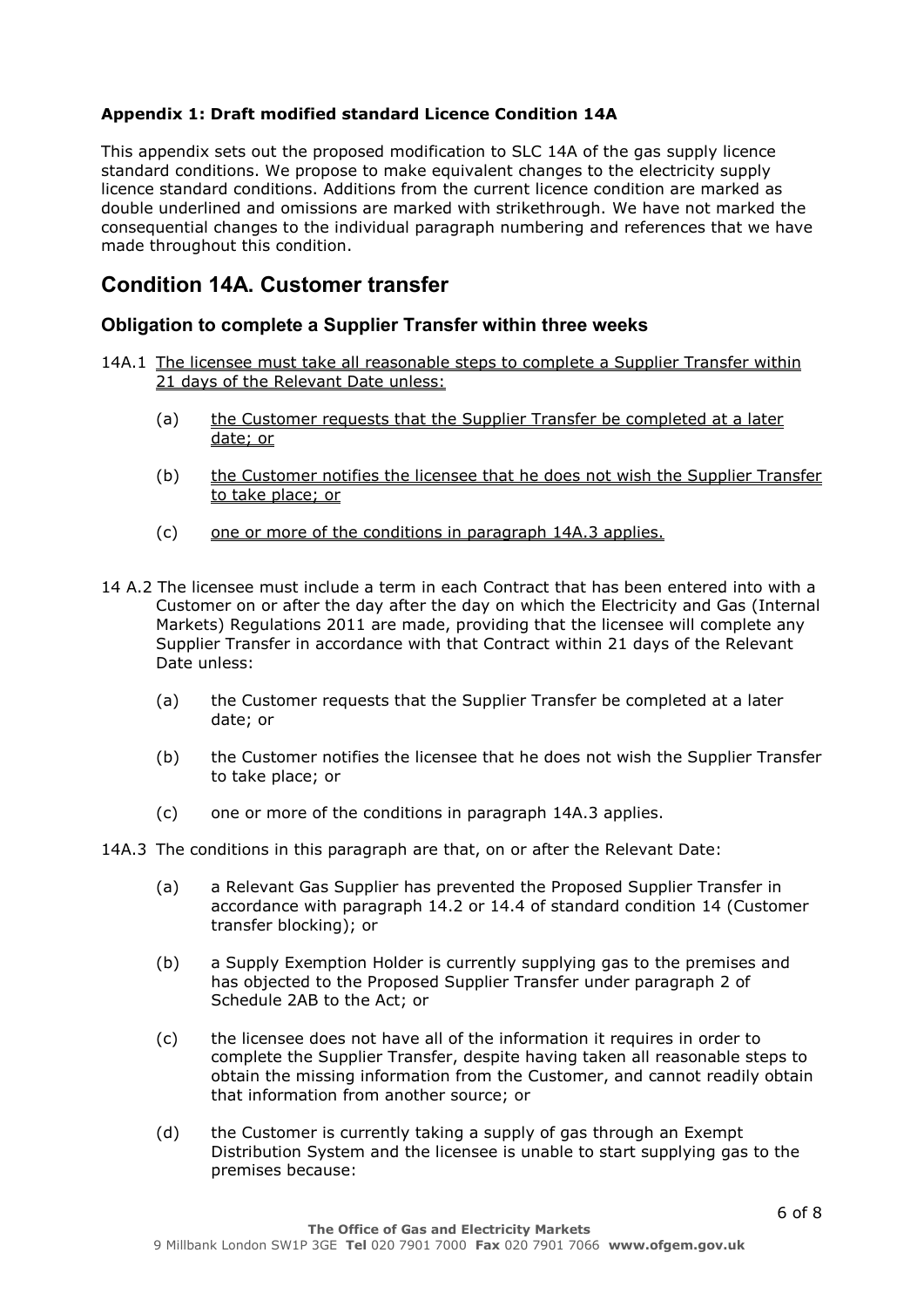- (i) a connection which the licensee or the Customer requires to be made in pursuance of paragraph 7(2) of Schedule 2AA to the Act has not yet been made; or
- (ii) the distribution exemption holder has specified, in a notice under paragraph 1(6)(a)(i) of Schedule 2AA to the Act, a metering arrangement which it considers would be required for access to be given to a third party supplier (within the meaning of that Schedule) and that metering arrangement is not yet in place; or
- (e) the licensee is prevented from completing the Supplier Transfer due to any other circumstance which is outside the control of the licensee and which it has taken all reasonably practicable steps to resolve.
- 14A.4 Where a condition in paragraph 14A.3 applies the Supplier Transfer must be completed as soon as reasonably practicable and, in any event, within 21 days of the date on which the condition ceases to apply (or, if more than one condition applies, when all relevant conditions cease to apply).
- 14A.5 Where the condition in 14A.3(b) applies, the licensee must not complete the Supplier Transfer before the objection by the Supply Exemption Holder under paragraph 2 of Schedule 2AB to the Act is resolved in accordance with paragraph 1(8) of that Schedule.
- 14A.6 The licensee must not charge a Customer for any costs associated with carrying out a Supply Transfer. The obligation in this paragraph is without prejudice to contractual conditions relating to the termination of a Non-Domestic Supply Contract and to any obligation in the Contract to pay a termination fee.

# **Obligation to improve switching systems**

14A.7 In order to achieve the objective of completing all Supplier Transfers within 21 days of the Relevant Date, the licensee must take all reasonable steps to improve the systems and processes governing the Supplier Transfer process.

# **Obligation to cooperate in respect of a Supplier Transfer**

14A.8 The licensee must comply with any reasonable request from another Gas Supplier or supply exemption holder to provide information or to take any other steps which are reasonably necessary in order to enable that Gas Supplier or supply exemption holder to complete a Supplier Transfer within 21 days of the Relevant Date.

# **Information for Authority**

- 14A.9 The licensee must give the Authority any Information that the Authority reasonably requests for the purpose of establishing:
	- (a) what steps the licensee has taken in accordance with its obligations under paragraph 14A.6 and/or
	- (b) the number of Supplier Transfers that have been completed by that licensee within 21 days of the Relevant Date.